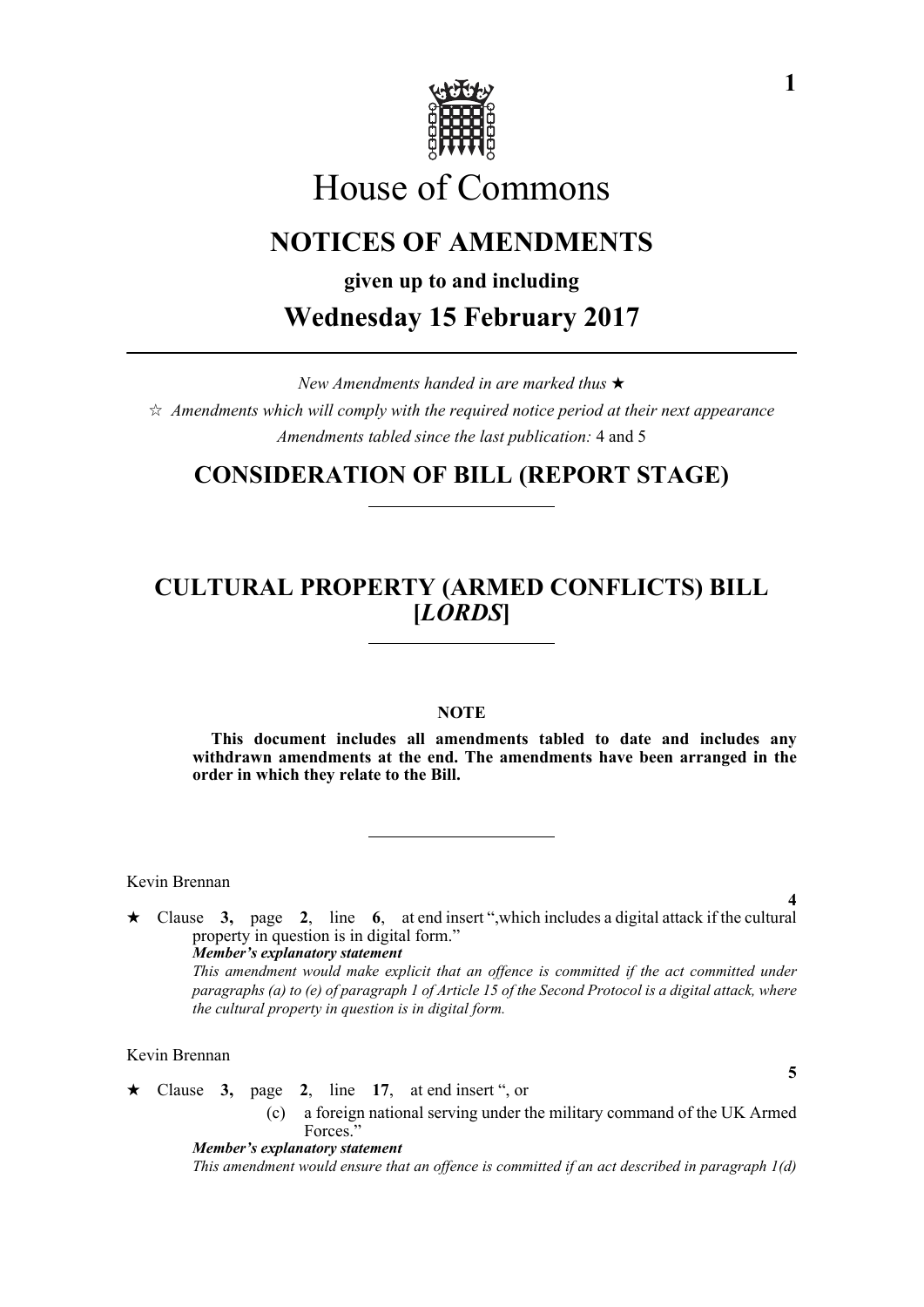### **Cultural Property (Armed Conflicts) Bill-[***Lords***],** *continued*

*or (e) of Article 15 of the Second Protocol is committed by any foreign national serving under the military command of the UK Armed Forces.*

| Sir Edward Garnier<br>Victoria Borwick<br>Sir Henry Bellingham                              |  |                                                                     |  |  |   |
|---------------------------------------------------------------------------------------------|--|---------------------------------------------------------------------|--|--|---|
|                                                                                             |  | Clause 17, page 8, line 12, leave out "or having reason to suspect" |  |  |   |
| Sir Edward Garnier<br>Victoria Borwick<br>Sir Henry Bellingham                              |  |                                                                     |  |  | 2 |
| Clause 17, page 8, line 12, leave out "having reason to suspect" and insert<br>"believing"  |  |                                                                     |  |  |   |
| Sir Edward Garnier<br>Victoria Borwick<br>Sir Henry Bellingham                              |  |                                                                     |  |  |   |
| Clause 17, page 8, line 12, leave out "having reason to suspect" and insert<br>"suspecting" |  |                                                                     |  |  |   |

### ORDER OF THE HOUSE [31 OCTOBER 2016]

That the following provisions shall apply to the Cultural Property (Armed Conflicts) Bill [*Lords*]:

#### *Committal*

1. The Bill shall be committed to a Public Bill Committee.

#### *Proceedings in Public Bill Committee*

- 2. Proceedings in the Public Bill Committee shall (so far as not previously concluded) be brought to a conclusion on Thursday 17 November.
- 3. The Public Bill Committee shall have leave to sit twice on the first day on which it meets.

#### *Consideration and up to and including Third Reading*

- 4. Proceedings on Consideration and any proceedings in legislative grand committee shall (so far as not previously concluded) be brought to a conclusion one hour before the moment of interruption on the day on which proceedings on Consideration are commenced.
- 5. Proceedings on Third Reading shall (so far as not previously concluded) be brought to a conclusion at the moment of interruption on that day.
- 6. Standing Order No. 83B (Programming committees) shall not apply to proceedings on Consideration and up to and including Third Reading.